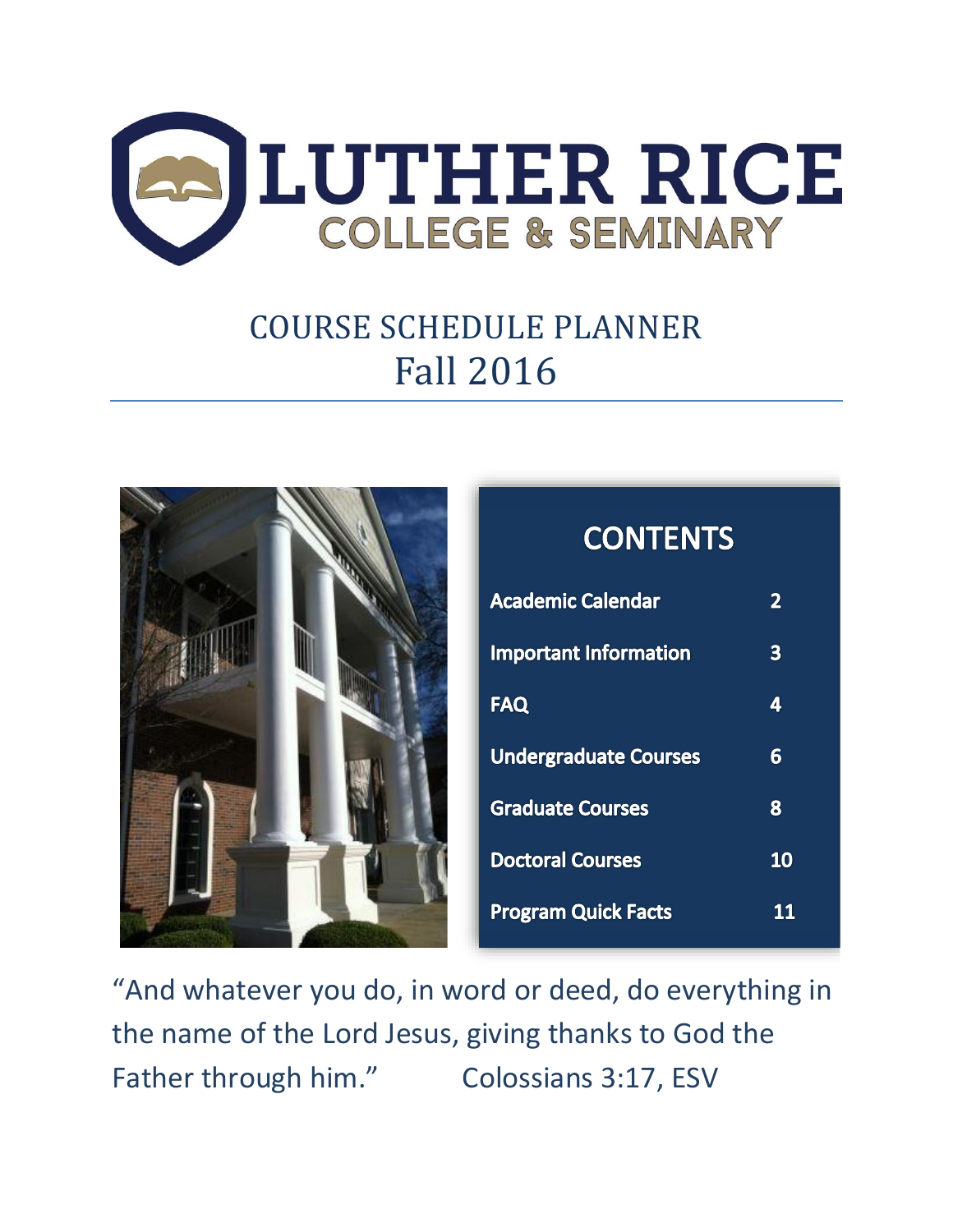## **ACADEMIC CALENDAR**

### **Fall 2016**

| August    | $\mathbf{1}$ | <b>Graduation Application Available Online</b>                                        |
|-----------|--------------|---------------------------------------------------------------------------------------|
|           | 8            | Recommended Date by Which to Apply for Financial Aid for Fall<br>Semester             |
|           | 14           | Summer Semester Online Full Term Classes End                                          |
|           | 20           | <b>Student Welcome and Orientation</b>                                                |
|           | 22           | Doctoral Module (8/22-8/26)                                                           |
|           | 29           | Doctoral Module (8/29-9/2)                                                            |
| September | $1 - 2$      | Doctoral Module (8/29-9/2)                                                            |
|           | 5            | Fall Semester Online Full Term Classes Begin                                          |
|           |              | Late Registration for Full Term Classes (Late Fees Apply 9/5-9/12)                    |
|           |              | Labor Day Holiday-Offices Closed                                                      |
|           | 6            | Fall Semester On-campus Classes Begin                                                 |
|           | 12           | Last Day to Drop Full Term Classes with "WD"                                          |
|           | 26           | Recommended Date by Which to Apply for Financial Aid for Fall<br>Mini-Term II Classes |
| October   | 24           | Fall Semester Online Mini-Term II Classes Begin                                       |
|           | 26           | Last Day to Drop Mini-Term II Classes with "WD"                                       |
| November  | $\mathbf{1}$ | Graduation Application Deadline for May 2017                                          |
|           | 13           | Last Day to Drop Fall Classes with "WP" or "WF"                                       |
|           | $23 - 25*$   | Thanksgiving Holidays-Offices Closed                                                  |
| December  | 18           | Fall Semester Online Full Term and Mini-Term II Classes End                           |
|           |              | Recommended Date by Which to Apply for Financial Aid for Spring                       |
|           | 19           | Semester                                                                              |
|           |              | Fall Semester On-campus Classes End                                                   |
|           | $22 - 27$    | Christmas Holidays-Offices Closed                                                     |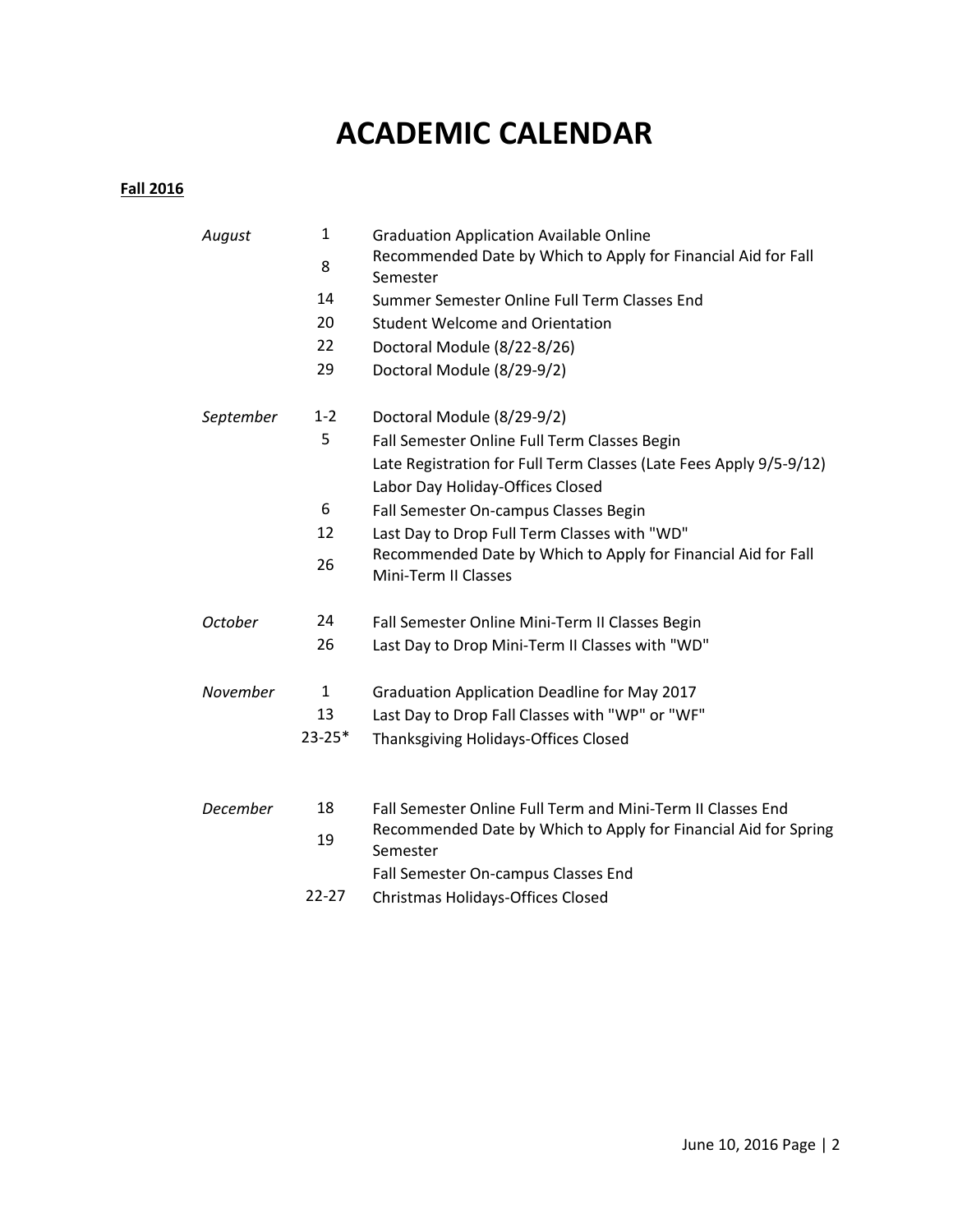### **IMPORTANT INFORMATION**

#### **Academic Advising**

Need help deciding which courses to take this semester? Do not unknowingly take a course that is unnecessary for your degree program. Contact an Academic Advisor for guidance with your course selections and degree progress. Call or visit your Academic Advising Office during normal operating hours. You may also contact an advisor via email t[o aao@lutherrice.edu](mailto:aao@lutherrice.edu)

#### **Tuition Payment Plans**

Take advantage of convenient payment plans by using the Nelnet option on the Method of Payment screen as your complete course registration on the Class Browser.

- No interest charged
- $\bullet$  \$25.00 enrollment fee per semester (not per course)
- Payment is by automatic bank draft (ACH) or automatic Credit/Debit card charge
- Simple steps to enroll:
	- o Go t[o www.LutherRice.edu](http://www.lutherrice.edu/)
	- o Sign into your Luther Rice account
	- o Click Student Services/My Account/Enroll in a Nelnet Payment Plan
- For more details of the payment plans, enrollment dates, and due dates, visit [www.MyCollegePaymentPlan.com/lru.](http://www.mycollegepaymentplan.com/lru)

#### **Textbooks**

Students can find and purchase course textbooks online at [www.lutherricebooks.com.](http://www.lutherricebooks.com/) The textbooks for fall 2016 courses will become available in the online bookstore thirty (30) days prior to the start of the semester. Please make sure you select the appropriate term when you search and order. Required textbooks vary from semester to semester.

Students may purchase textbooks from any provider but should consider the following advantages of usin[g www.lutherricebooks.com:](http://www.lutherricebooks.com/)

- Book Vouchers: Financial Aid students can now use vouchers for books.
- ❖ Integrated Open Marketplace: Instant access to thousands of professional sellers allows students to save an average of 60%--and even use financial aid vouchers to buy used books.
- Quick Delivery: 2-day delivery available on most orders.
- Online Buybacks: Online buyback is available 24/7, with millions of buyers.
- ❖ One-Stop Shopping: New, used, and hard-to-find textbooks, eBooks, rentals.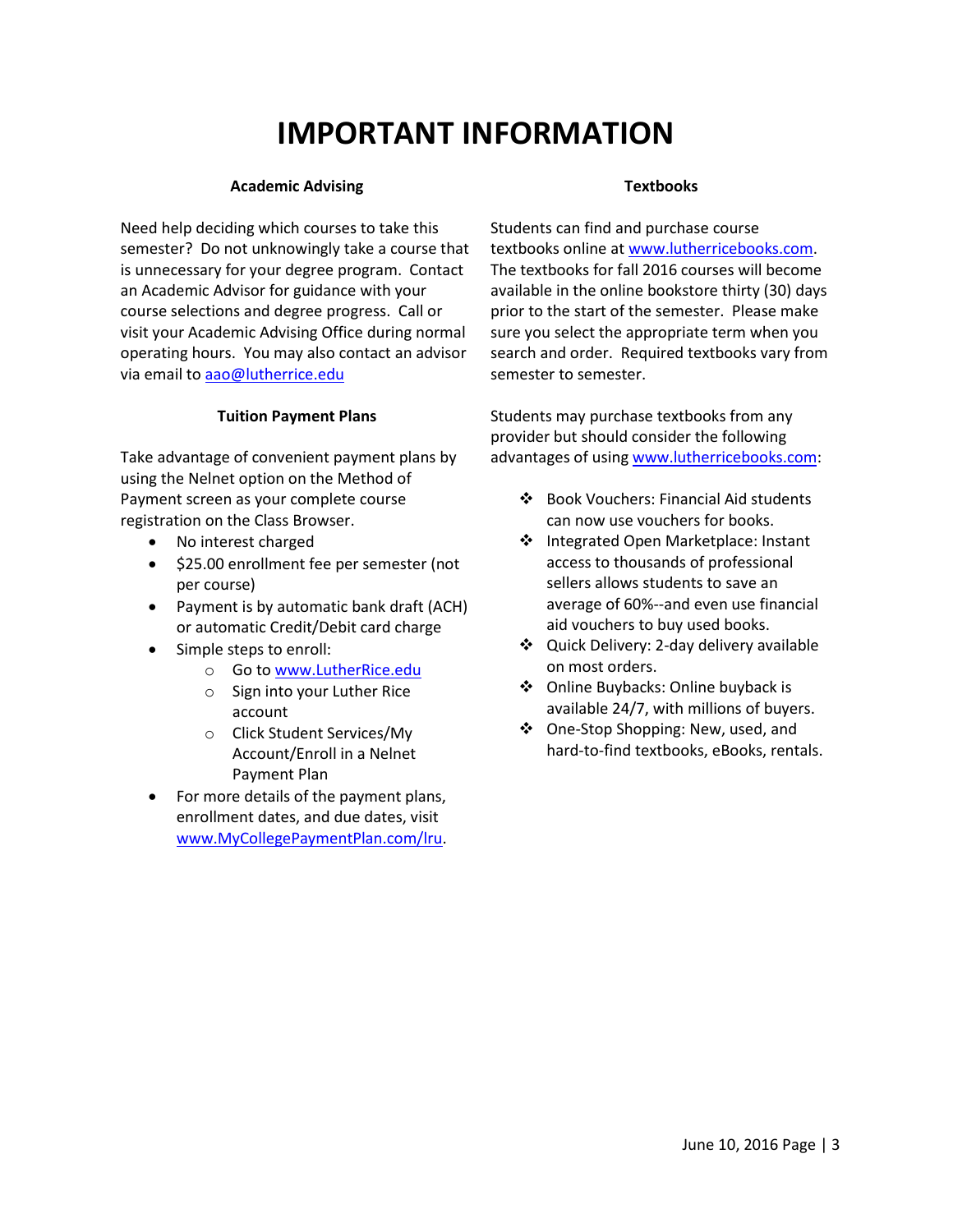### **Frequently Asked Questions**

#### **When and how should I register?**

You can register for the fall semester now through the first day of class.

#### **What courses should I take?**

All of our programs have core courses. We highly recommend that you complete these courses before you take electives. Taking English, history, and other general education courses will benefit you more if you complete them early in your program. Also, remember to sequence your coursework appropriately by taking introductions and surveys of a discipline before taking more intensive studies of a subject. Most courses do not have pre-requisites, but some do. So make sure to check the catalog descriptions for those. As always, your Office of Academic Advising can help you decide which courses are right for you each semester. Contact them if you have any questions at [AAO@lutherrice.edu](mailto:AAO@lutherrice.edu) or 770-484-1204.

#### **How many courses should I attempt in a semester?**

Since most of our students are adult learners, they have many responsibilities outside of school: full-time employment, church ministry, children at home, and aging parents. These responsibilities sometimes conflict with the effort to complete a program of study, which requires a significant amount of work. Some students, eager to complete their degree as soon as possible, load up on courses only to later find that they must drop some of them because of life circumstances, or they realize that they overestimated their ability and availability. While our online program is quite flexible and allows you to complete your degree from home, there are typically coursework deadlines each week that require diligence.

We recommend that you start out slowly with one or two courses, and see how well you can handle the extra load in your particular situation in life. A fulltime load for undergraduate students is 12 hours; for graduate students, it is 9 hours.

#### **Will the published schedule change?**

The schedule is subject to change. However, we will do our best to keep the classes that we have listed. The most likely changes that could take place are changing the assigned professors and adding courses.

#### **Who do I talk to if I have a problem?**

Please talk first to an Academic Advisor. Our Academic Advisors are trained, prepared, and eager to help you succeed in school. If you have issues that an advisor cannot resolve, please contact the Office of Student Development.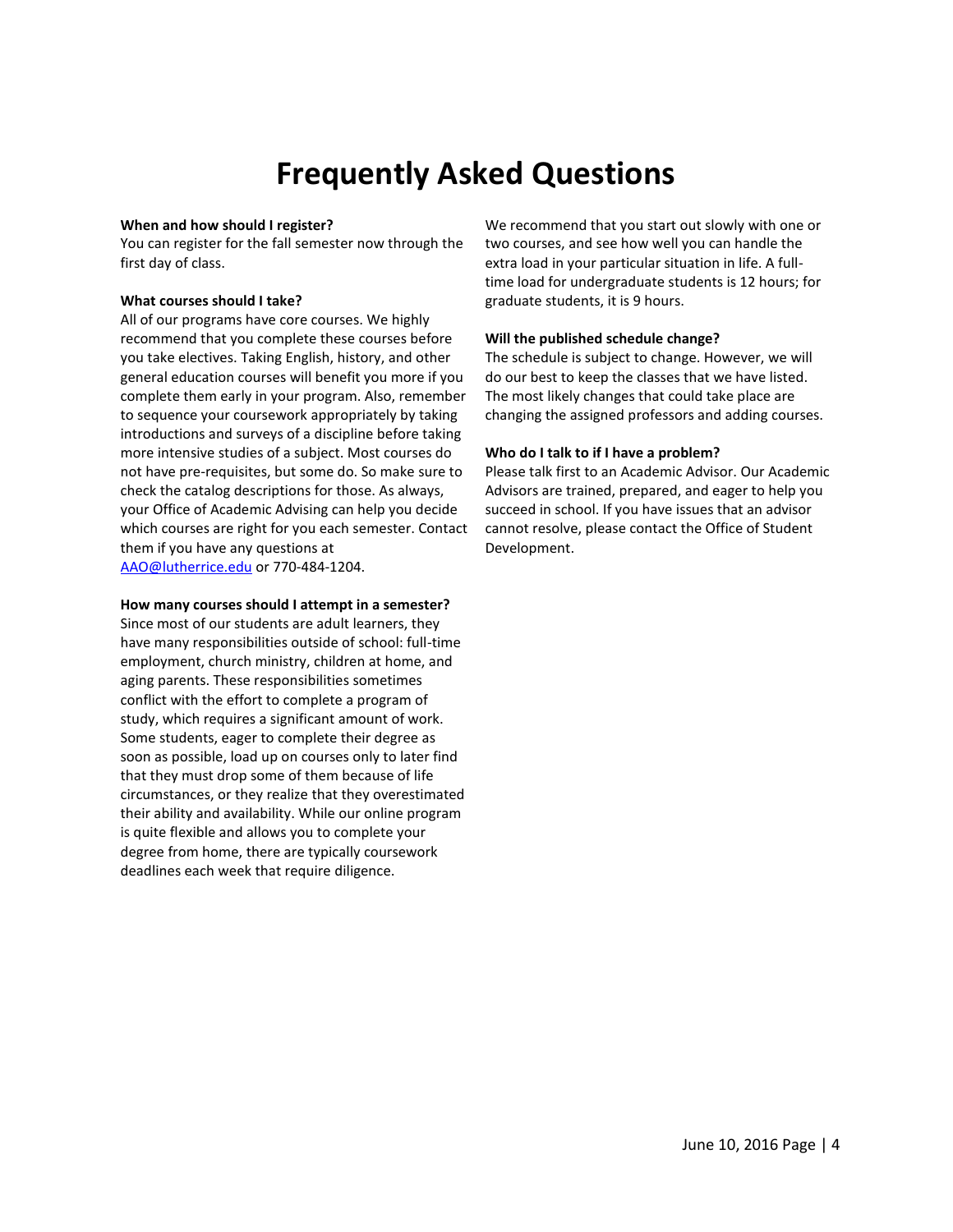## **Dates and Times of Class Meetings**

### **Online Classes**

2016 fall term courses meet for fifteen weeks. An academic work week is Monday through Sunday at 11:59pm. For example, the first academic work week for fall 2016 is Monday 9/5/2016 through Sunday 9/11/2016 at 11:59pm. Each course requires weekly assignments that serve as an attendance check-in.

### **On Campus Classes**

### **Modules**

**The fall 2016 Modules** will meet from 8:30am to 5:00pm on the following weeks:

| August 22, 2016 - August 26, 2016   |
|-------------------------------------|
| August 29, 2016 - September 2, 2016 |

### **Weekly Classes**

**Fall 2016 weekly classes** meet at the following times:

| Time of Day        | Monday       | Tuesday       | Thursday      |
|--------------------|--------------|---------------|---------------|
| First Day of Class | 9/12/2016    | 9/6/2016      | 9/8/2016      |
| Morning            | 8:30a-11:30a | 8:30a-12:30p  | 8:30a-12:30p  |
| Chapel             | None         | 10:00a-11:00a | 10:00a-11:00a |
| Afternoon          | 1:30p-4:30p  | 1:30p-4:30p   | 1:30p-4:30p   |
| Evening            | None         | 6:30p-9:30p   | None          |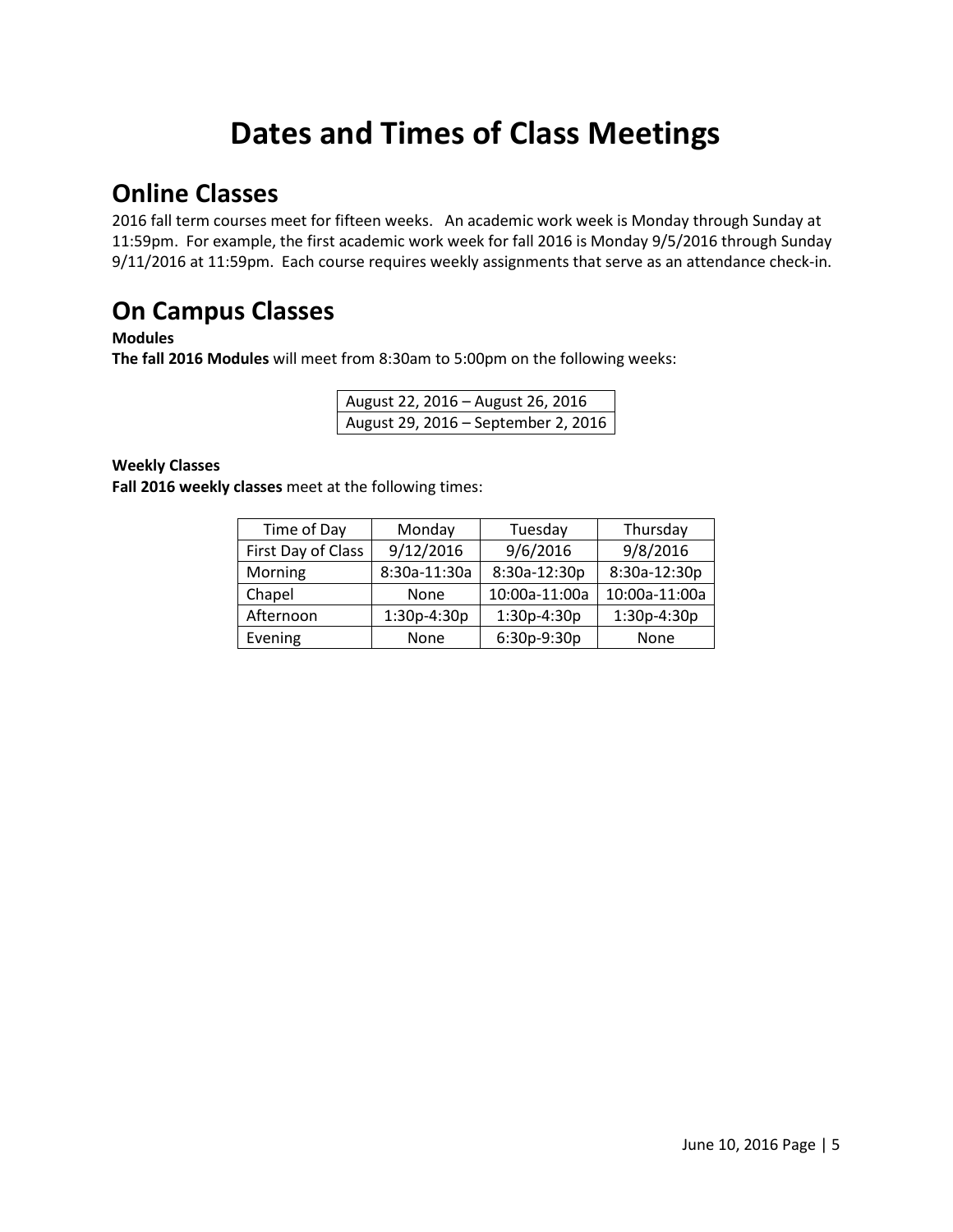### **UNDERGRADUATE FALL 2016 SCHEDULE**

**Online courses start September 5th and end December 18th. On-campus courses start September 6 th and December 19th .**

#### *Undergraduate*

| <b>On Campus</b> |                                                       |                  |                         |                      |  |
|------------------|-------------------------------------------------------|------------------|-------------------------|----------------------|--|
| Course No.       | <b>Course Title</b>                                   | Mode             | <b>Schedule</b>         | <b>Instructor</b>    |  |
| AP 4904          | Defending the Christian Faith                         | ON-CAMPUS        | <b>Monday Morning</b>   | Evan Posey           |  |
| CO 2701          | <b>Theological Foundations in Biblical Counseling</b> | ON-CAMPUS        | <b>Thursday Morning</b> | Ann Kerlin           |  |
| CO 3702          | Methodology in Biblical Counseling                    | ON-CAMPUS        | <b>Tuesday Morning</b>  | <b>Sharon Atkins</b> |  |
| EN 2104          | World Literature                                      | <b>ON-CAMPUS</b> | <b>Tuesday Night</b>    | <b>Thomas Mapes</b>  |  |
| MP 1401          | Preparing for Christian Service                       | ON-CAMPUS        | <b>Tuesday Morning</b>  | Dennis Dieringer     |  |
| NT4219           | <b>Hebrews</b>                                        | ON-CAMPUS        | <b>Thursday Morning</b> | <b>Brad Arnett</b>   |  |
| OT 2201          | Genesis                                               | ON-CAMPUS        | <b>Monday Morning</b>   | David Phillips       |  |
| OT 2206          | Joshua-Judges                                         | ON-CAMPUS        | <b>Tuesday Morning</b>  | David Casas          |  |
| TH 3302          | Survey of Theology II                                 | ON-CAMPUS        | <b>Tuesday Night</b>    | <b>Tim Skinner</b>   |  |

#### *Online*

| Course No.     | <b>Course Title</b>                                   | Mode          | <b>Schedule</b>      | Instructor           |
|----------------|-------------------------------------------------------|---------------|----------------------|----------------------|
| AP 3901        | <b>World Views</b>                                    | <b>ONLINE</b> | 15 Weeks             | <b>Tim Skinner</b>   |
| AP 3902        | Introduction to Christian Thought                     | <b>ONLINE</b> | 15 Weeks             | Evan Posey           |
| AP 4904        | Defending the Christian Faith                         | <b>ONLINE</b> | Mini-Term II 8 Weeks | <b>Tim Skinner</b>   |
| AP 4905        | Christianity and Culture                              | <b>ONLINE</b> | 15 Weeks             | <b>Tim Skinner</b>   |
| BH 1200        | <b>Biblical Interpretation</b>                        | <b>ONLINE</b> | 15 Weeks             | Joshua Stewart       |
| <b>BU 2500</b> | <b>Personal Finance</b>                               | <b>ONLINE</b> | 15 Weeks             | Pete Rocket          |
| CO 2700        | Introduction to Biblical Counseling                   | <b>ONLINE</b> | 15 Weeks             | <b>Sharon Atkins</b> |
| CO 2701        | <b>Theological Foundations in Biblical Counseling</b> | <b>ONLINE</b> | Mini-Term II 8 Weeks | Ann Kerlin           |
| CO 3702        | Methodology in Biblical Counseling                    | <b>ONLINE</b> | 15 Weeks             | <b>Sharon Atkins</b> |
| CO 4703        | Marriage and Family Counseling                        | <b>ONLINE</b> | 15 Weeks             | <b>Sharon Atkins</b> |
| CO 4704        | <b>Biblical Counseling in Ministry</b>                | <b>ONLINE</b> | 15 Weeks             | Ann Kerlin           |
| EN 1101        | <b>English Composition I</b>                          | <b>ONLINE</b> | 15 Weeks             | <b>Thomas Mapes</b>  |
| EN 1102        | <b>English Composition II</b>                         | <b>ONLINE</b> | 15 Weeks             | <b>Thomas Mapes</b>  |
| EN 1102        | <b>English Composition II</b>                         | <b>ONLINE</b> | Mini-Term II 8 Weeks | <b>Thomas Mapes</b>  |
| EN 2103        | Public Speech                                         | <b>ONLINE</b> | 15 Weeks             | Michael Brooks       |
| EN 2104        | World Literature                                      | <b>ONLINE</b> | 15 Weeks             | <b>Thomas Mapes</b>  |
| EN 2105        | <b>British Literature</b>                             | <b>ONLINE</b> | 15 Weeks             | <b>Thomas Mapes</b>  |
| EV 3402        | Personal Evangelism                                   | <b>ONLINE</b> | 15 Weeks             | <b>Rick Stubbs</b>   |
| HI 1101        | <b>World Civilizations I</b>                          | <b>ONLINE</b> | 15 Weeks             | Jonathan Henderson   |
| HI 1102        | <b>World Civilizations II</b>                         | <b>ONLINE</b> | 15 Weeks             | Jonathan Henderson   |
| HI 2300        | Church History                                        | <b>ONLINE</b> | 15 Weeks             | <b>Andrew Martin</b> |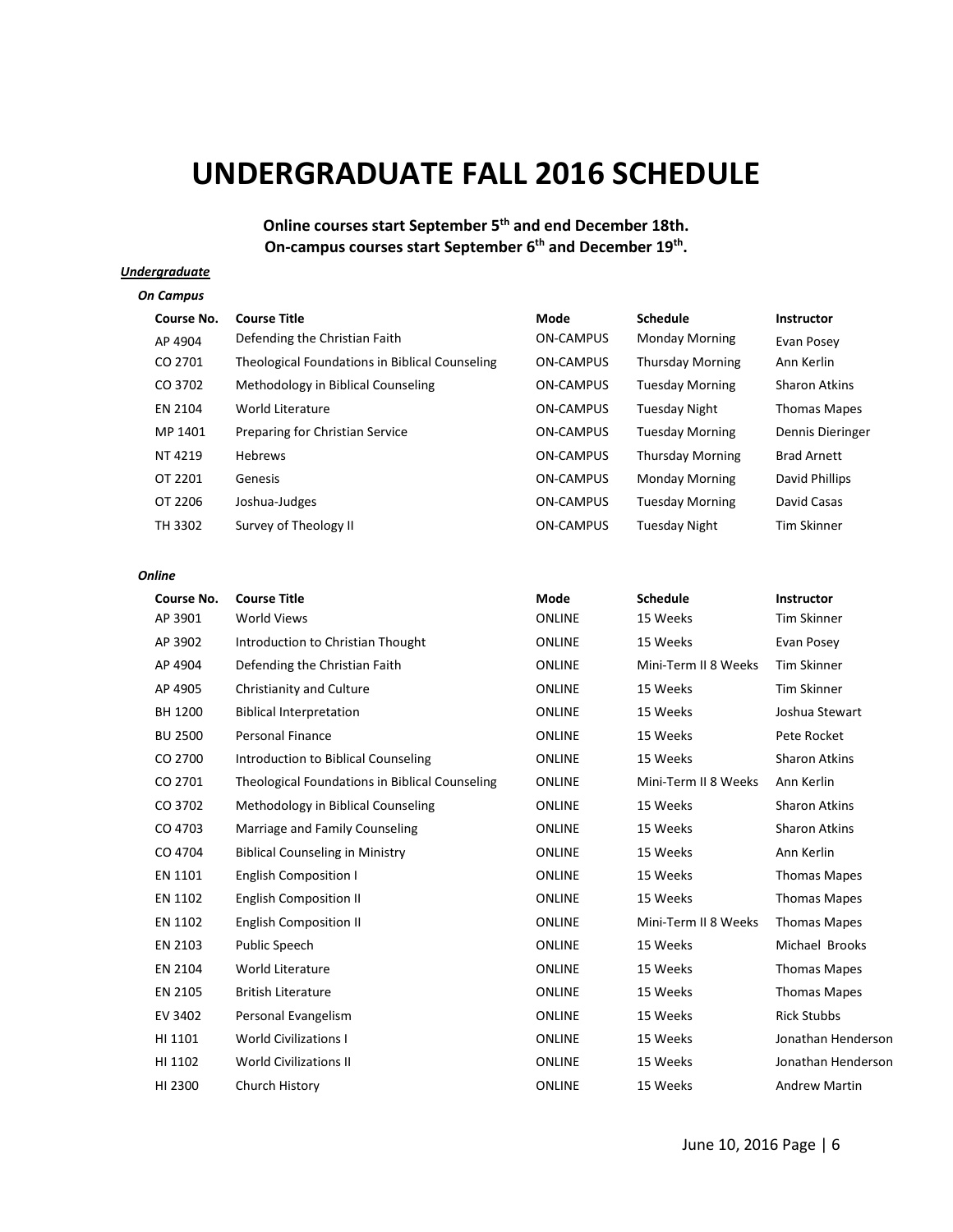| MA 1500 | <b>Applications of Fundamental Mathematics</b>      | <b>ONLINE</b> | 15 Weeks             | Marisa May           |
|---------|-----------------------------------------------------|---------------|----------------------|----------------------|
| MI 2400 | Survey of Christian Missions                        | <b>ONLINE</b> | 15 Weeks             | <b>Howard Owens</b>  |
| MP 1401 | Preparing for Christian Service                     | <b>ONLINE</b> | 15 Weeks             | Dennis Dieringer     |
| MP 4403 | Christian Service Practicum                         | <b>ONLINE</b> | 15 Weeks             | Dennis Dieringer     |
| MP 4404 | Christian Service Practicum for Biblical Counseling | <b>ONLINE</b> | 15 Weeks             | <b>Sharon Atkins</b> |
| NT 1200 | New Testament Survey                                | <b>ONLINE</b> | 15 Weeks             | <b>Brad Arnett</b>   |
| NT 2201 | Life of Christ                                      | <b>ONLINE</b> | 15 Weeks             | William Wilson       |
| NT 2204 | Gospel of John                                      | <b>ONLINE</b> | 15 Weeks             | <b>Tim Skinner</b>   |
| NT 2205 | Acts of the Apostles                                | <b>ONLINE</b> | 15 Weeks             | <b>Brad Arnett</b>   |
| NT 3206 | Romans                                              | <b>ONLINE</b> | 15 Weeks             | William Wilson       |
| NT 4219 | Hebrews                                             | <b>ONLINE</b> | Mini-Term II 8 Weeks | <b>Brad Arnett</b>   |
| NT 4227 | Revelation                                          | <b>ONLINE</b> | 15 Weeks             | <b>Tim Skinner</b>   |
| OT 1200 | <b>Old Testament Survey</b>                         | <b>ONLINE</b> | 15 Weeks             | David Casas          |
| OT 2201 | Genesis                                             | <b>ONLINE</b> | Mini-Term II 8 Weeks | David Casas          |
| OT 2206 | Joshua-Judges                                       | <b>ONLINE</b> | 15 Weeks             | David Casas          |
| OT 3228 | Minor Prophets (Hosea-Malachi)                      | <b>ONLINE</b> | 15 Weeks             | David Casas          |
| OT 4219 | Psalms                                              | <b>ONLINE</b> | 15 Weeks             | David Casas          |
| PA 3401 | <b>Foundations of Pastoral Ministry</b>             | <b>ONLINE</b> | 15 Weeks             | Scott Moody          |
| PA 4402 | Principles of Biblical Exposition                   | <b>ONLINE</b> | 15 Weeks             | <b>Bill Coleman</b>  |
| PH 1900 | <b>Critical Thinking</b>                            | <b>ONLINE</b> | 15 Weeks             | <b>TBD</b>           |
| PH 2901 | <b>Contemporary Ethics</b>                          | <b>ONLINE</b> | 15 Weeks             | Scott Henderson      |
| PY 2703 | Principles of Psychology                            | <b>ONLINE</b> | 15 Weeks             | Ann Kerlin           |
| SC 1501 | <b>General Physical Science</b>                     | <b>ONLINE</b> | 15 Weeks             | Julie Davis          |
| SO 2603 | Principles of Sociology                             | <b>ONLINE</b> | 15 Weeks             | Jeff McCann          |
| TH 3301 | Survey of Theology I                                | <b>ONLINE</b> | Mini-Term II 8 Weeks | James Kinnebrew      |
| TH 3302 | Survey of Theology II                               | <b>ONLINE</b> | 15 Weeks             | James Kinnebrew      |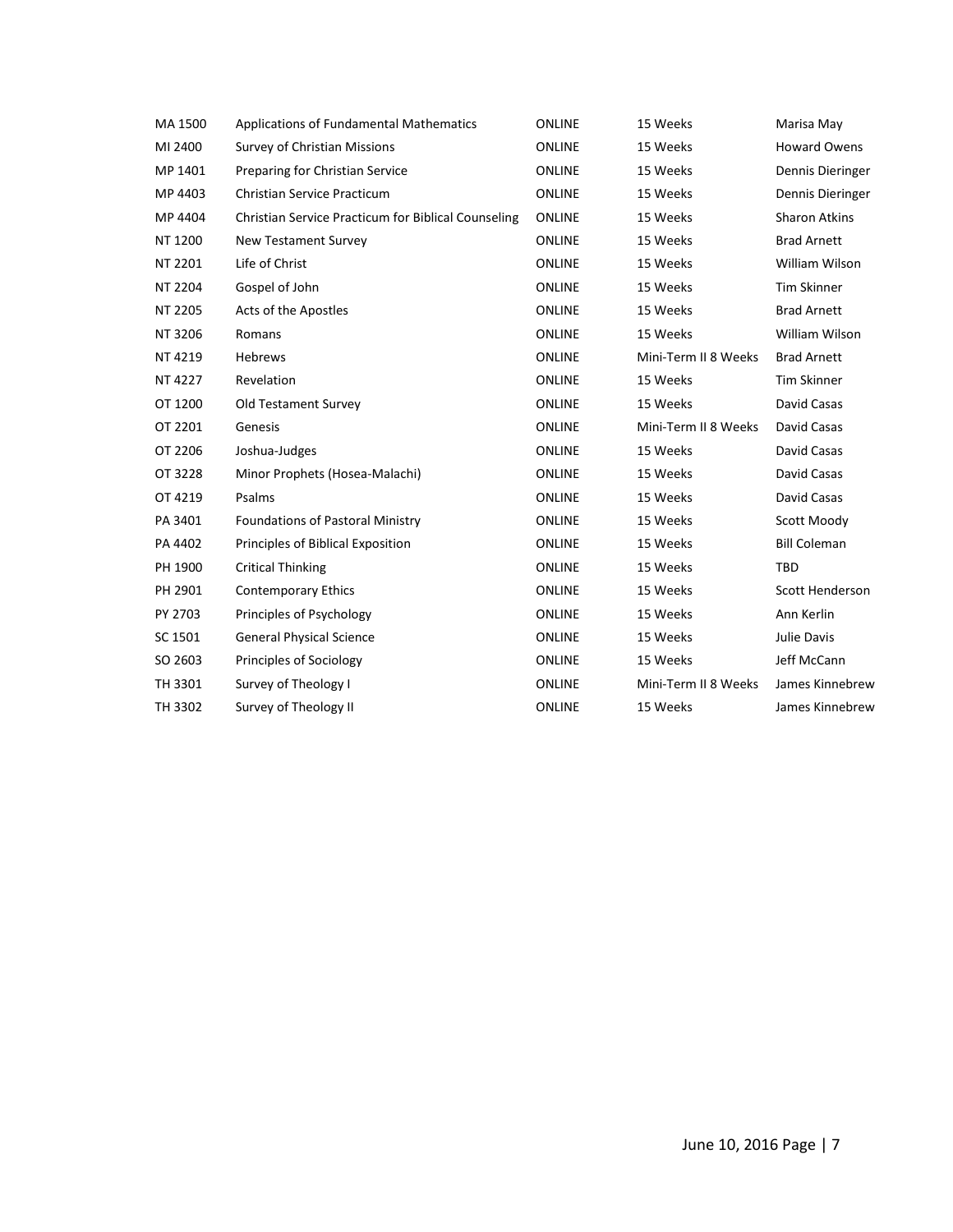### **GRADUATE FALL 2016 SCHEDULE**

**Online courses start September 5th and end December 18th. On-campus courses start September 6th and December 19th .**

#### *Graduate*

#### *On Campus*

| Course No. | <b>Course Title</b>               | Mode             | Schedule               | <b>Instructor</b> |
|------------|-----------------------------------|------------------|------------------------|-------------------|
| AP 5901    | <b>Foundations of Apologetics</b> | <b>ON-CAMPUS</b> | <b>Tuesday Morning</b> | Scott Henderson   |
| OT 6219    | Psalms                            | <b>ON-CAMPUS</b> | Tuesday Night          | Joshua Stewart    |
| OT 6227    | Daniel                            | ON-CAMPUS        | Tuesday Afternoon      | David Phillips    |
| TH 6301    | <b>Systematic Theology I</b>      | ON-CAMPUS        | <b>Monday Morning</b>  | David Mapes       |

#### *Online*

| Course No.     | <b>Course Title</b>                               | Mode          | <b>Schedule</b>      | <b>Instructor</b>      |
|----------------|---------------------------------------------------|---------------|----------------------|------------------------|
| AP 5901        | <b>Foundations of Apologetics</b>                 | <b>ONLINE</b> | 15 Weeks             | Scott Henderson        |
| AP 5903        | Science and Faith                                 | <b>ONLINE</b> | Mini-Term II 8 Weeks | David Mapes            |
| AP 5905        | <b>Biblical Apologetics</b>                       | <b>ONLINE</b> | Mini-Term II 8 Weeks | Scott Henderson        |
| AP 5906        | <b>Theological Apologetics</b>                    | <b>ONLINE</b> | 15 Weeks             | James Kinnebrew        |
| AP 6908        | God, Evil, and Miracles                           | <b>ONLINE</b> | 15 Weeks             | <b>Scott Henderson</b> |
| AP 6909        | <b>Major World Religions</b>                      | <b>ONLINE</b> | 15 Weeks             | <b>Bill Gordon</b>     |
| AP 6910        | <b>Modern Religious Sects</b>                     | <b>ONLINE</b> | 15 Weeks             | <b>Bill Gordon</b>     |
| AP 6911        | Apologetics Practicum                             | <b>ONLINE</b> | 15 Weeks             | Scott Henderson        |
| AP 6912        | Thesis in Apologetics                             | <b>ONLINE</b> | 15 Weeks             | Scott Henderson        |
| BE 7404        | Preparing an Expository Message                   | ONLINE        | 15 Weeks             | Scott Moody            |
| BE 7405        | Delivering an Expository Message                  | <b>ONLINE</b> | 15 Weeks             | Scott Moody            |
| BH 5201        | Introduction to Biblical Hermeneutics             | ONLINE        | 15 Weeks             | David Mapes            |
| <b>CM 530</b>  | <b>Educational Ministries (Teach Out)</b>         | <b>ONLINE</b> | 15 Weeks             | <b>Bruce Kreutzer</b>  |
| CM 7402        | The Work of Ministry                              | <b>ONLINE</b> | 15 Weeks             | Scott Moody            |
| CM 7406        | <b>Church Administration</b>                      | <b>ONLINE</b> | 15 Weeks             | Scott Moody            |
| CM 7407        | <b>Ministry Practicum</b>                         | <b>ONLINE</b> | 15 Weeks             | <b>Bill Coleman</b>    |
| CO 5701        | Introduction to Psychology and Counseling         | ONLINE        | 15 Weeks             | Ann Kerlin             |
| CO 5702        | <b>Foundations of Biblical Counseling</b>         | <b>ONLINE</b> | 15 Weeks             | Ron Cobb               |
| CO 5704        | Marriage and Family Counseling                    | ONLINE        | 15 Weeks             | Max Mills              |
| CO 6705        | Issues, Ethics, and Legal Concerns for Counselors | ONLINE        | 15 Weeks             | Ron Cobb               |
| CO 6707        | Methodology for Biblical Counseling               | ONLINE        | 15 Weeks             | Ron Cobb               |
| CO 6708        | <b>Biblical Counseling Practicum</b>              | <b>ONLINE</b> | 15 Weeks             | Ann Kerlin             |
| EV 710         | Principles of Church Growth (Teach Out)           | <b>ONLINE</b> | 15 Weeks             | Jeff Meyers            |
| EV 7401        | Personal and Church Evangelism                    | <b>ONLINE</b> | 15 Weeks             | Jeff Meyers            |
| <b>HE 5201</b> | <b>Hebrew Grammar I</b>                           | <b>ONLINE</b> | 15 Weeks             | Joshua Stewart         |
| HI 5311        | Church History I: Early and Medieval              | <b>ONLINE</b> | 15 Weeks             | <b>Bill Jaggar</b>     |
| HI 5312        | Church History II: Reformation and Modern         | <b>ONLINE</b> | 15 Weeks             | <b>Bill Jaggar</b>     |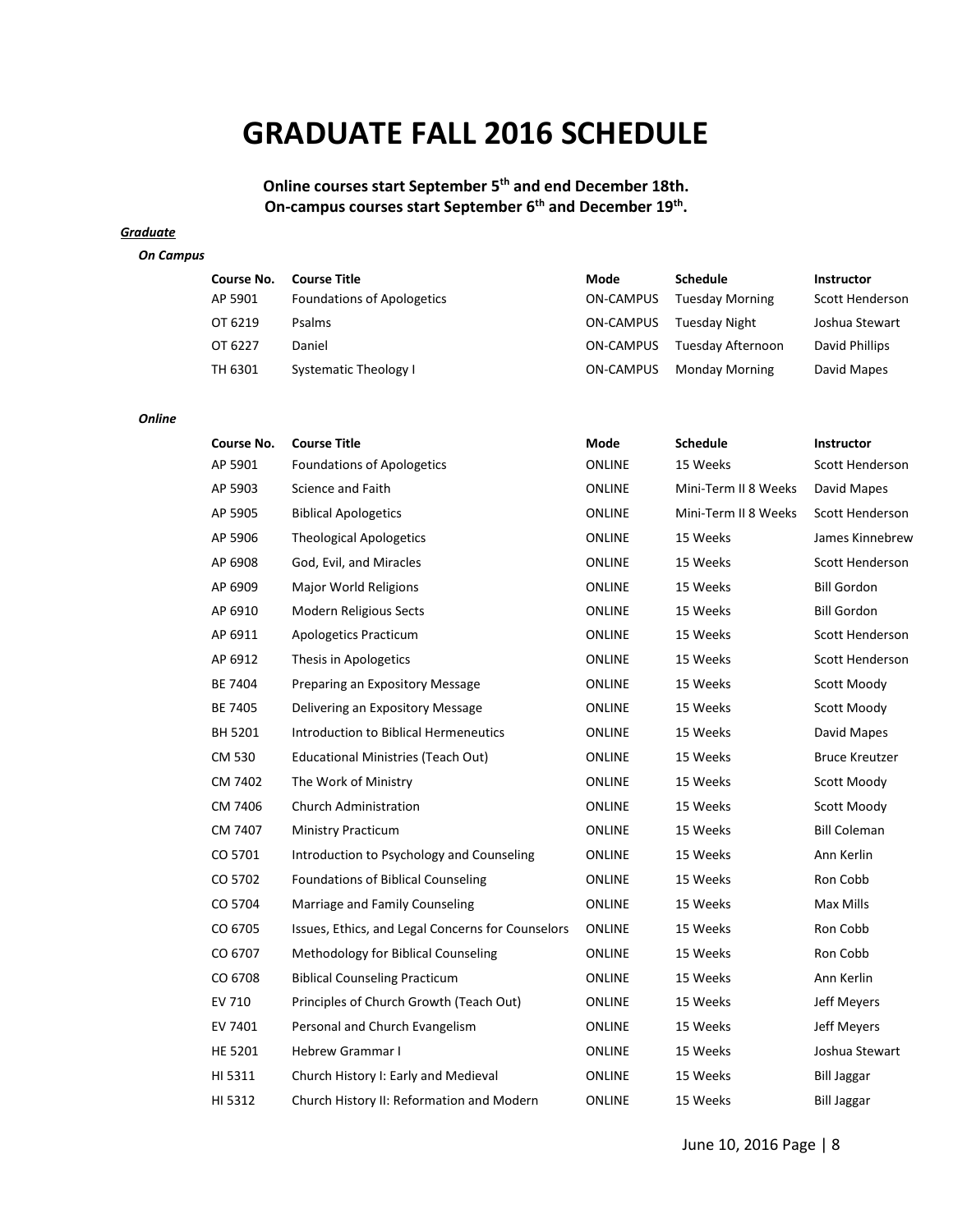| LD 5801 | Leader-Follower Theories             | <b>ONLINE</b> | 15 Weeks             | <b>Rusty Ricketson</b> |
|---------|--------------------------------------|---------------|----------------------|------------------------|
| LD 5802 | Organizational Communication         | <b>ONLINE</b> | 15 Weeks             | <b>TBD</b>             |
| LD 5803 | Foundations of Leading and Following | <b>ONLINE</b> | 15 Weeks             | Jamie Swalm            |
| LD 5805 | Leader-Follower Development          | <b>ONLINE</b> | 15 Weeks             | TBD                    |
| LD 5806 | <b>Assessing Organizations</b>       | <b>ONLINE</b> | Mini-Term II 8 Weeks | <b>Rusty Ricketson</b> |
| LD 6807 | <b>Strategic Planning</b>            | <b>ONLINE</b> | 15 Weeks             | <b>Rusty Ricketson</b> |
| LD 6811 | Leading in Global Contexts           | <b>ONLINE</b> | 15 Weeks             | Jamie Swalm            |
| LD 6812 | Leadership Practicum                 | <b>ONLINE</b> | 15 Weeks             | <b>Rusty Ricketson</b> |
| LD 6813 | Thesis in Leadership                 | <b>ONLINE</b> | 15 Weeks             | <b>Rusty Ricketson</b> |
| MI 7403 | <b>Christian Missions</b>            | <b>ONLINE</b> | 15 Weeks             | <b>Howard Owens</b>    |
| NT 5200 | Introduction to the New Testament    | <b>ONLINE</b> | 15 Weeks             | William Wilson         |
| NT 6202 | Gospel of Mark                       | <b>ONLINE</b> | 15 Weeks             | <b>Brad Arnett</b>     |
| NT 6205 | Acts of the Apostles                 | <b>ONLINE</b> | 15 Weeks             | <b>Brad Arnett</b>     |
| NT 6207 | 1 Corinthians                        | <b>ONLINE</b> | Mini-Term II 8 Weeks | William Wilson         |
| OT 5200 | Introduction to the Old Testament    | <b>ONLINE</b> | 15 Weeks             | Joshua Stewart         |
| OT 6201 | Genesis                              | <b>ONLINE</b> | 15 Weeks             | David Phillips         |
| OT 6219 | Psalms                               | <b>ONLINE</b> | Mini-Term II 8 Weeks | Joshua Stewart         |
| OT 6223 | Isaiah                               | <b>ONLINE</b> | 15 Weeks             | Joshua Stewart         |
| OT 6227 | Daniel                               | <b>ONLINE</b> | 15 Weeks             | David Phillips         |
| TH 5300 | Spiritual Formation                  | <b>ONLINE</b> | 15 Weeks             | James Kinnebrew        |
| TH 6301 | <b>Systematic Theology I</b>         | <b>ONLINE</b> | 15 Weeks             | James Kinnebrew        |
| TH 6302 | <b>Systematic Theology II</b>        | <b>ONLINE</b> | 15 Weeks             | David Mapes            |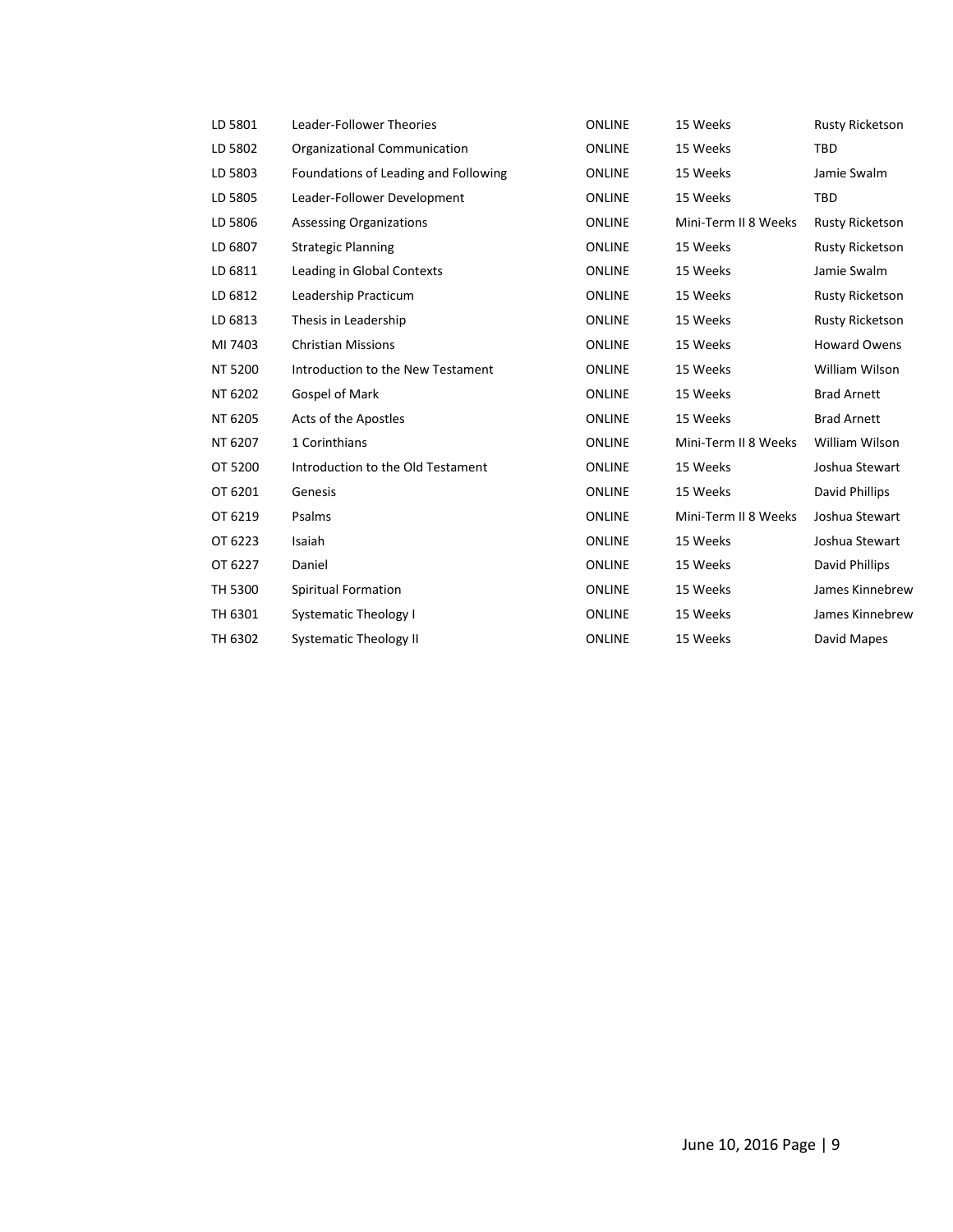## **DOCTORAL FALL 2016 SCHEDULE**

**Online courses start September 5th and end December 18th.**

#### *Doctoral*

#### *Module*

| Course No. | Course Title                                      | Mode | <b>Schedule</b> | <b>Instructor</b>                |
|------------|---------------------------------------------------|------|-----------------|----------------------------------|
| DM 8100    | Church Growth                                     |      |                 | MODULE 8/22-8/26 Rusty Ricketson |
| DM 8000    | Research and Writing for Ministry MODULE 8/29-9/2 |      |                 | Ron Cobb/Thomas Mapes            |

#### *Online*

| Course No. | Course Title              | Mode          | Schedule | <b>Instructor</b> |
|------------|---------------------------|---------------|----------|-------------------|
| DM 8500    | Ministry Project Design   | <b>ONLINE</b> | 15 Weeks | Ron Cobb          |
| DM 9200    | Relationships in Ministry | <b>ONLINE</b> | 15 Weeks | Sharon Atkins     |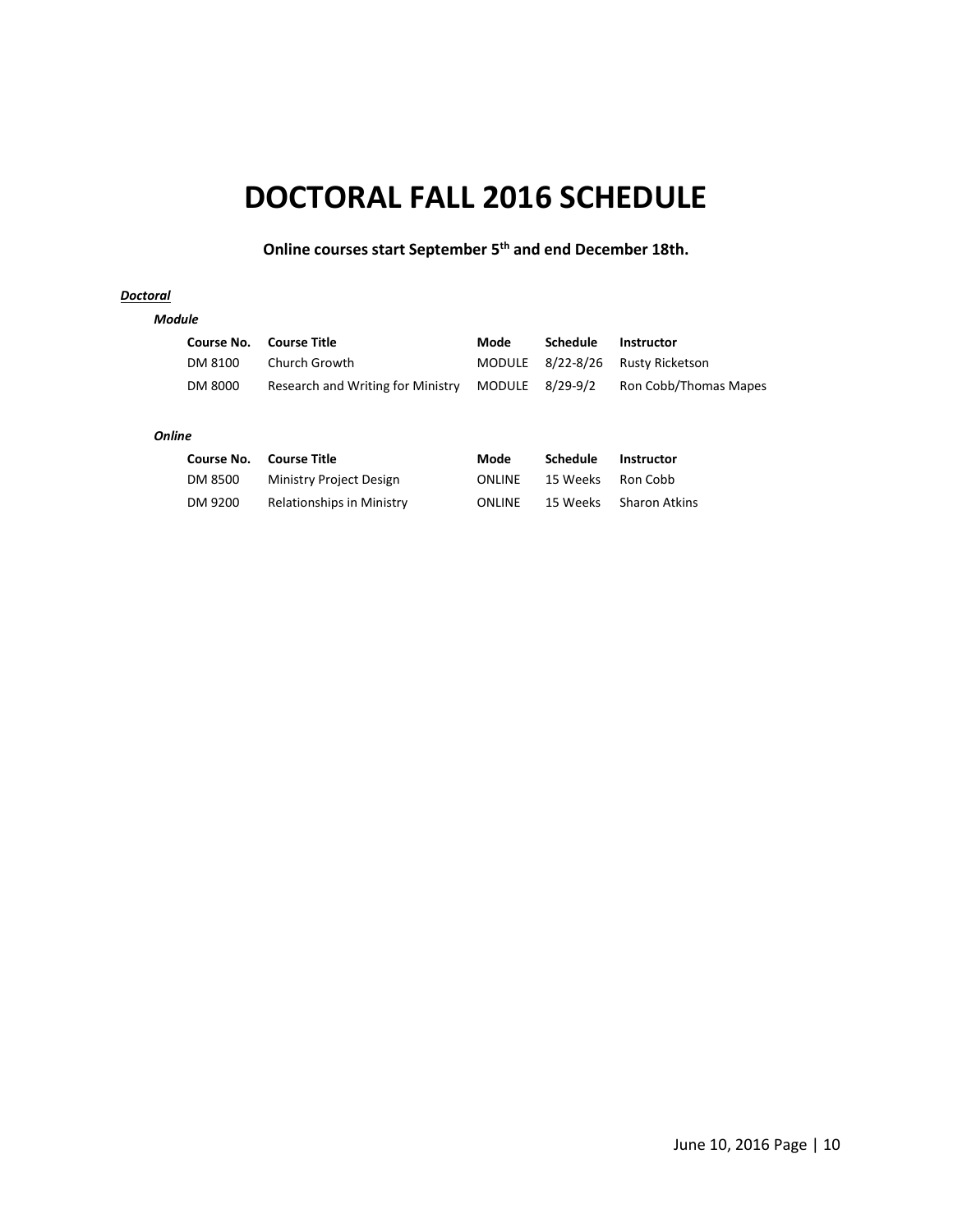# BACHELOR OF ARTS IN RELIGION—CHRISTIAN WORLDVIEW: QUICK FACTS

There have been a few changes in the Bachelor of Arts in Religion—Christian Worldview. Please note that if you were accepted under an older degree, you will be able to meet those requirements with the following changes. If you have any questions, please contact the Academic Advising Office [\(AAO@lutherrice.edu\)](mailto:AAO@lutherrice.edu).

#### *OLD COURSE ID OLD COURSE DESCRIPTION NEW COURSE ID NEW COURSE DESCRIPTION*

| PH 3902 | Principles of Philosophy      | (Replaced by AP 3902)          | AP 3902 | Introduction to Christian Thought |
|---------|-------------------------------|--------------------------------|---------|-----------------------------------|
| PH 3903 | Philosophy of Religion        | (Replaced by AP 3903)          | AP 3903 | Apologetic Methods                |
| PH 3904 | Worldviews                    | (Course ID Changed to AP 3901) | AP 3901 | Worldviews                        |
| AP 4901 | Defending the Christian Faith | (Course ID Changed to AP 4904) | AP 4904 | Defending the Christian Faith     |
| AP 4902 | Christianity and Culture      | (Course ID Changed to AP 4905) | AP 4905 | Christianity and Culture          |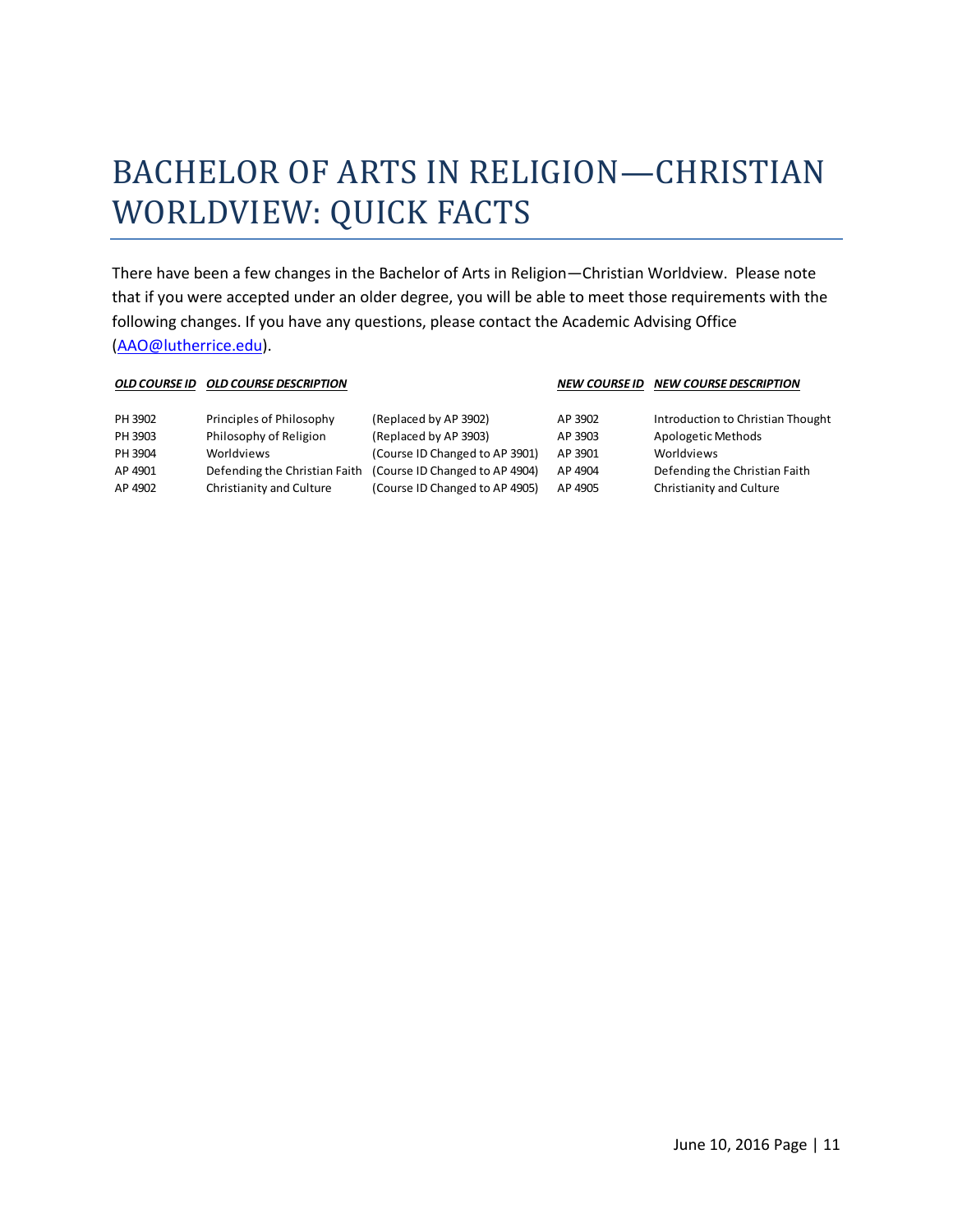# MASTER OF ARTS IN APOLOGETICS: QUICK **FACTS**

There have been a few changes in the Master of Arts in Apologetics. Please note that if you were accepted under an older degree, you will be able to meet those requirements with the following changes. If you have any questions, please contact the Academic Advising Office [\(AAO@lutherrice.edu\)](mailto:AAO@lutherrice.edu).

#### *OLD COURSE ID OLD COURSE DESCRIPTION NEW COURSE ID NEW COURSE DESCRIPTION*

PH 5902 Logic CReplaced by AP 5902 AP 5902 Faith and Reason

PH 6908 Philosophy of Religion (Replaced by AP 6908) AP 6908 God, Evil, and Miracles